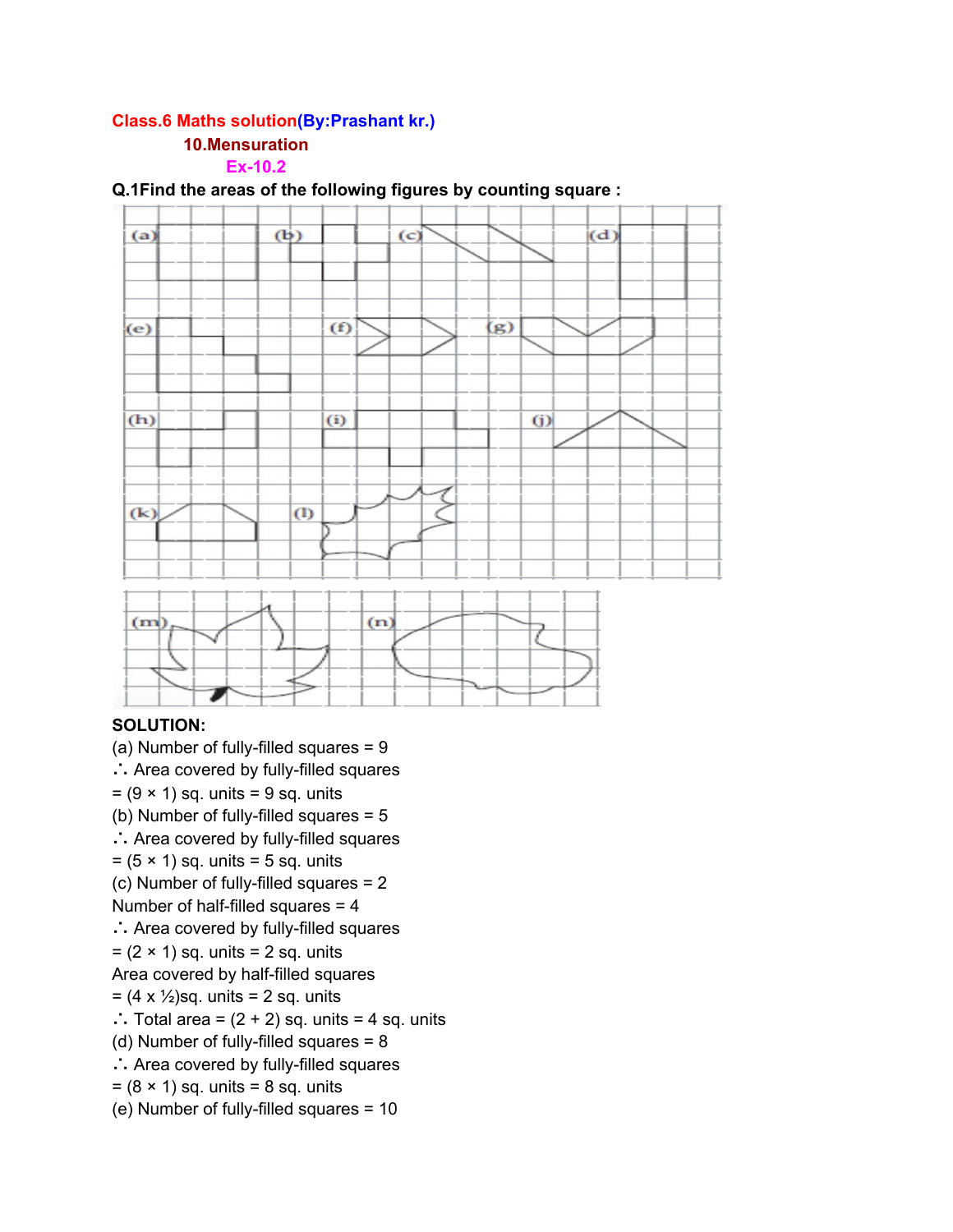```
∴ Area covered by fully-filled squares
= (10 \times 1) sq. units = 10 sq. units
(f) Number of fully-filled squares = 2
Number of half-filled squares = 4∴ Area covered by fully-filled squares
= (2 \times 1) sq. units = 2 sq. units
Area covered by half-filled squares
=(4 \times \frac{1}{2}) sq. units = 2 sq. units
∴ Total area = (2 + 2) sq. units = 4 sq. units
(g) Number of fully-filled squares = 4
Number of half-filled squares = 4
∴ Area covered by fully-filled squares
= (4 \times 1) sq. units = 4 sq. units
Area covered by half-filled squares
=(4 \times \frac{1}{2}) sq. units = 2 sq. units
∴ Total area = (4 + 2) sq. units = 6 sq. units
(h) Number of fully-filled squares = 5
∴ Area covered by fully-filled squares
= (5 \times 1) sq. units = 5 sq. units
(i) Number of fully-filled squares = 9
∴ Area covered by fully-filled squares
= (9 \times 1) sq. units = 9 sq. units
(j) Number of fully-filled squares = 2
Number of half-filled squares = 4
∴ Area covered by fully-filled squares
= (2 \times 1) sq. units = 2 sq. units
Area covered by half-filled squares
=(4x \frac{1}{2}) sq. units = 2 sq. units
∴ Total area = (2 + 2) sq. units = 4 sq. units
(k) Number of fully-filled squares = 4
Number of half-filled squares = 2
∴ Area covered by fully-filled squares
= (4 \times 1) sq. units = 4 sq. unit
Area covered by half-filled squares
=(2 \times \frac{1}{2}) sq. units = 1 sq. units
∴ Total area = (4 + 1) sq. units = 5 sq. units
(l) Number of fully-filled squares = 2,
Number of half-filled squares = 0,
Number of more than half-filled squares = 6
and number of less than half-filled squares = 6.
Now, estimated area covered by
fully-filled squares = 2 sq. units,
half filled squares = 0 sq. units
more than half-filled squares = 6 sq. units
```